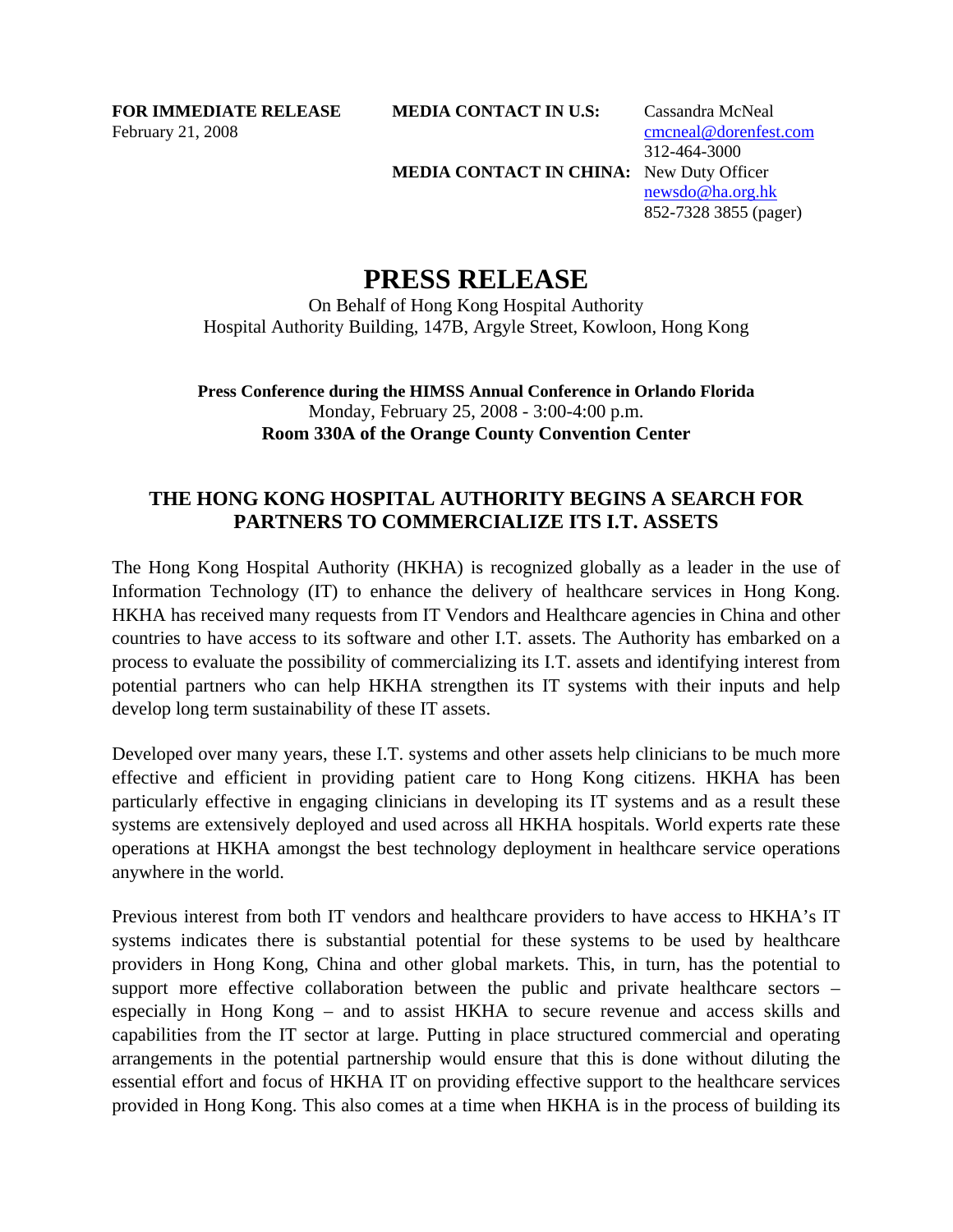next generation of healthcare IT systems and access to additional private sector resources in this partnership would enable HKHA to continue to build on its past successes in delivering state of the art technology infrastructure to the Hong Kong public healthcare services.

HKHA is open to appropriate and effective collaboration mechanisms for commercializing the assets and to consider various models of partnership that would allow HKHA to make its investments in IT more efficient in the future. It has therefore commissioned IBM Global Business Services and The Dorenfest Group to conduct a consultancy study to assess the potential and appropriate partnership models, and in particular the level of market interest and capabilities to undertake this commercialization and achieve HA's objectives. HKHA will issue a request for Expressions of Interest (EOI) in March 2008 to assess the level of market interest and also to canvass views about the most appropriate model. In light of the response received to the EoI request and the feedback from its consultants, HKHA will determine how and whether to take forward the commercialization of its IT assets.

"The Hong Kong Hospital Authority is proud of its accomplishments in using I.T. to provide better patient care to Hong Kong citizens," said Shane Soloman, Chief Executive of the Hong Kong Hospital Authority. "We want to explore how commercial partners can help us to build on and exploit these assets on a broader basis in a way that feeds back into improved services in Hong Kong."

**\* \* \* \* \* \*** 

### **About Hong Kong Hospital Authority**

The Hospital Authority formally took over the management of Hong Kong's 38 public hospitals and institutions, and their 37,000 staff on 1 December 1991. As at 31 March 2006, the Authority managed a total of 41 public hospitals with 27,742 hospital beds which represented around 3.8 public hospital beds per 1,000 population. It employs about 52,600 staff (full time equivalents as at 31 March 2006). The Authority also provides some primary medical services in 74 primary care clinics. In 2004/2005, there were a total of 1,125,300 inpatient and day patient discharges and deaths, 8,176,800 specialist outpatient (clinical and allied health) attendances, 5,179,200 general outpatient attendances and 2,019,400 Accident and Emergency attendances. For 2005/2006, the Authority's recurrent expenditure budget from Government, net of income, is HK\$27,145.5 million. The Authority is mainly responsible for delivering a comprehensive range of secondary and tertiary specialist care and medical rehabilitation through its network of health care facilities. For more information, visit **www.ha.org.hk.**

### **About IBM Global Business Services**

With business experts in more than 160 countries, IBM Global Business Services provides clients with deep business, process and industry expertise across 17 industries, using innovation to identify, create and deliver value faster. It draws on the full breadth of IBM capabilities, standing behind its advice to help clients innovate and implement solutions designed to deliver business outcomes with far-reaching impact and sustainable results. For more information, visit **www.ibm.com.**